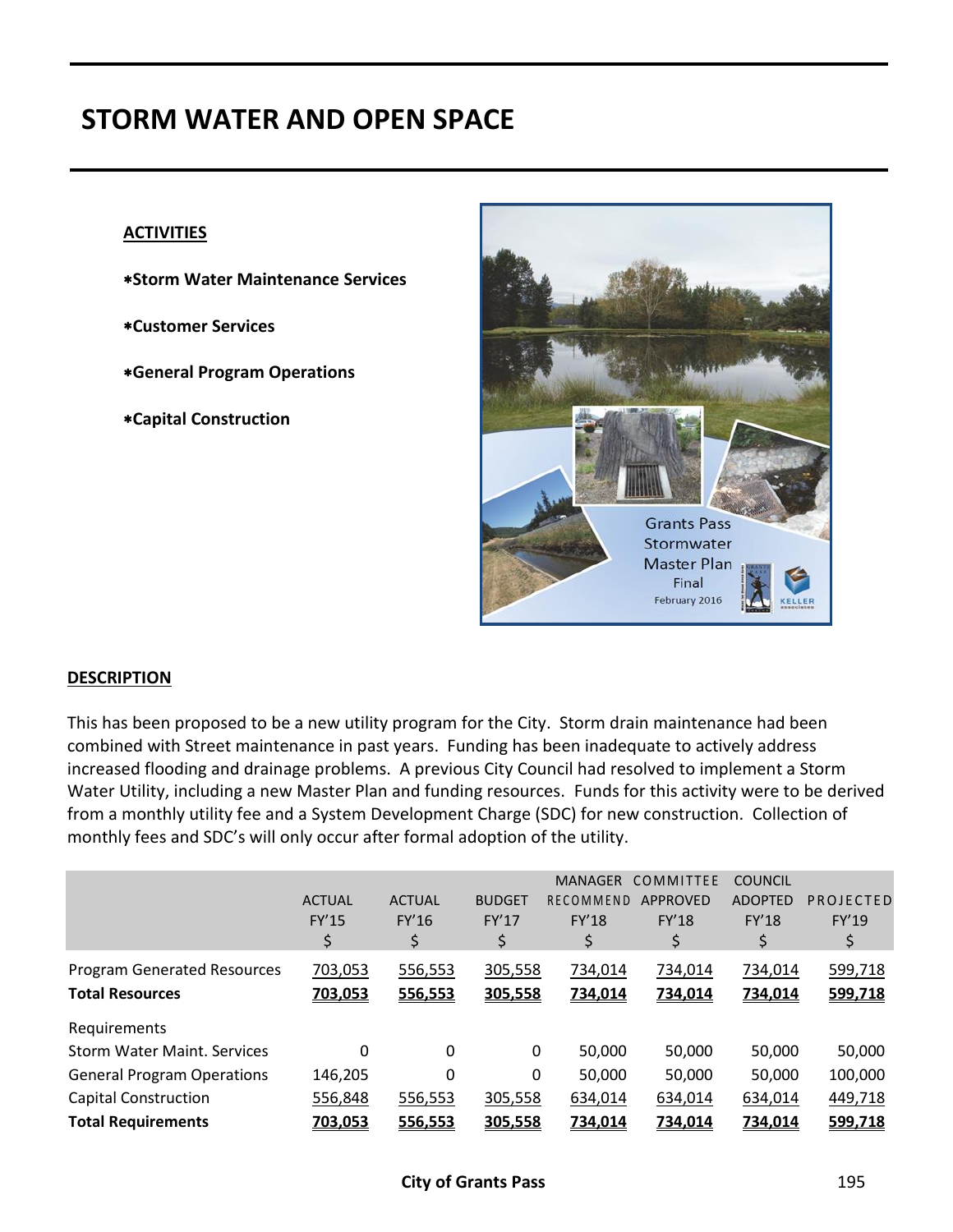## **Program: Utilities/Storm Water Program**

#### *Services Delivered:*

The Storm Water Program strives to provide a safe, well-maintained drainage system through a systematic and cost-effective maintenance and capital program.

Funding will be derived from two sources; a monthly utility fee and a System Development Charge. This fund will provide resources to; actively maintain the existing storm water collection system, correct existing deficiencies in the system, and provide for new system capacity needed for future development.

Funding to date has been able to provide little more than a response to immediate problem areas and emergency flooding situations. Funding for the new utility will provide for a proactive program of cleaning and maintenance of the existing system as well as correcting existing bottle necks and deficiencies, plus install system improvements necessary for future growth.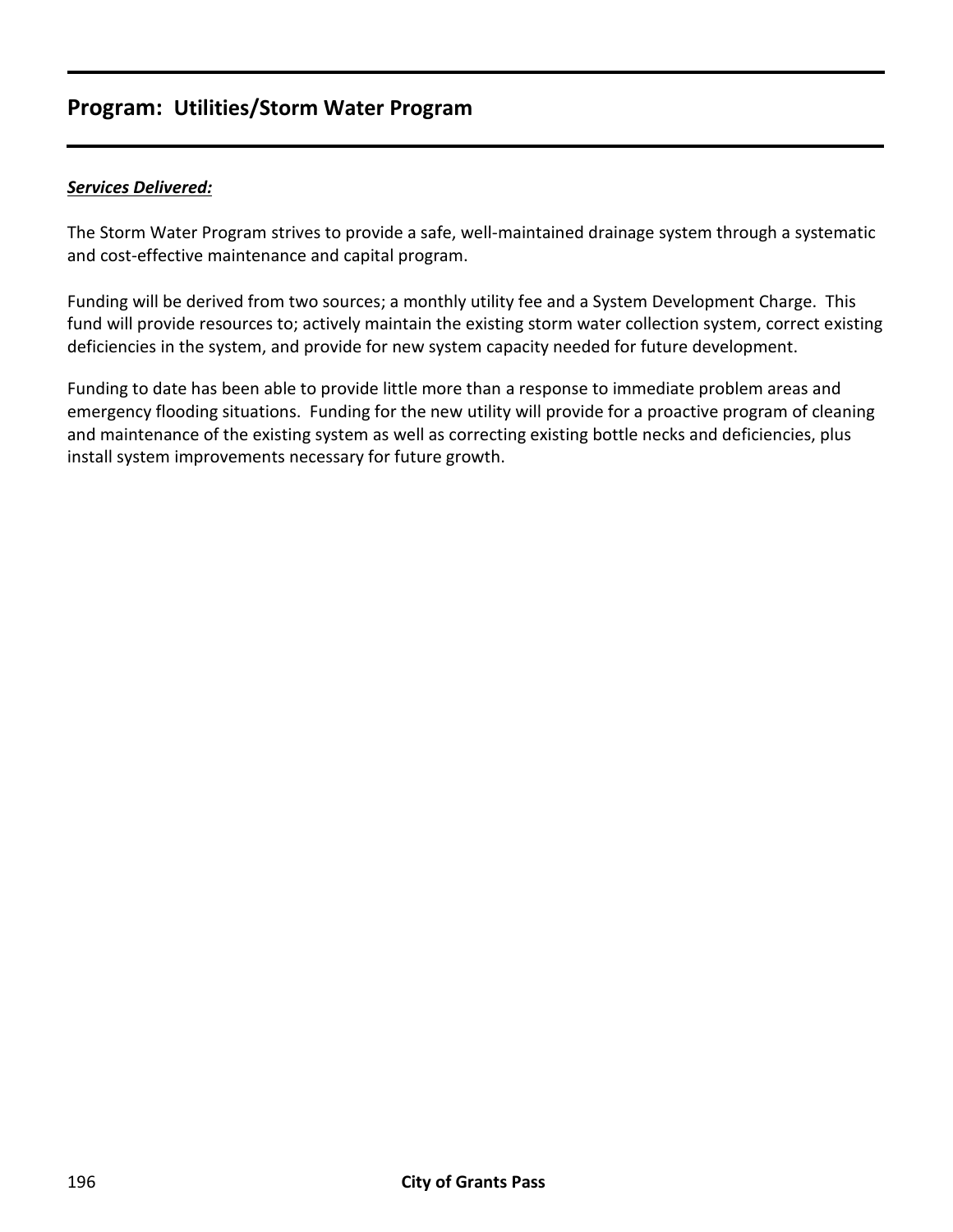## **Program: Utilities/Storm Water Program**

|                                                       |                              | PTUYFUIII FIIIUIILIUI JUIIIIIIUI Y |                              |                                                   |                                             |                                                 |                          |
|-------------------------------------------------------|------------------------------|------------------------------------|------------------------------|---------------------------------------------------|---------------------------------------------|-------------------------------------------------|--------------------------|
| Resources                                             | <b>ACTUAL</b><br>FY'15<br>\$ | <b>ACTUAL</b><br>FY'16<br>\$       | <b>BUDGET</b><br>FY'17<br>\$ | <b>MANAGER</b><br><b>RECOMMEND</b><br>FY'18<br>\$ | COMMITTEE<br><b>APPROVED</b><br>FY'18<br>\$ | <b>COUNCIL</b><br><b>ADOPTED</b><br>FY'18<br>\$ | PROJECTED<br>FY'19<br>\$ |
| <b>Beginning Balance</b>                              | 10,563                       | 0                                  | 0                            | 0                                                 | 0                                           | 0                                               | 50,000                   |
| <b>Current Resources</b><br><b>Activity Generated</b> |                              |                                    |                              |                                                   |                                             |                                                 |                          |
| <b>Storm Water Fees</b>                               | $\Omega$                     | 0                                  | $\Omega$                     | 100,000                                           | 100,000                                     | 100,000                                         | 100,000                  |
| <b>Transfers</b>                                      | 135,642                      | 0                                  | 0                            | 0                                                 | 0                                           | 0                                               | 0                        |
| <b>Capital Construction</b>                           | 556,848                      | 556,553                            | 305,558                      | 634,014                                           | 634,014                                     | 634,014                                         | 449,718                  |
| <b>Total Current Revenues</b>                         | 692,490                      | 556,553                            | 305,558                      | 734,014                                           | 734,014                                     | 734,014                                         | 549,718                  |
| <b>Total Resources</b>                                | 703,053                      | 556,553                            | 305,558                      | 734,014                                           | 734,014                                     | 734,014                                         | 599,718                  |

#### *Program Financial Summary*

| Requirements                   | <b>ACTUAL</b><br><b>FY'15</b><br>\$ | <b>ACTUAL</b><br>FY'16<br>\$ | <b>BUDGET</b><br>FY'17<br>\$ | <b>MANAGER</b><br>RECOMMEND<br><b>FY'18</b><br>\$ | COMMITTEE<br><b>APPROVED</b><br><b>FY'18</b><br>\$ | <b>COUNCIL</b><br><b>ADOPTED</b><br><b>FY'18</b><br>\$ | PROJECTED<br>FY'19<br>\$ |
|--------------------------------|-------------------------------------|------------------------------|------------------------------|---------------------------------------------------|----------------------------------------------------|--------------------------------------------------------|--------------------------|
| <b>Storm Water Maintenance</b> | $\Omega$                            | 0                            | 0                            | 50,000                                            | 50,000                                             | 50,000                                                 | 50,000                   |
| <b>Capital Construction</b>    | 444,848                             | 556,553                      | 305,558                      | 634,014                                           | 634,014                                            | 634,014                                                | 449,718                  |
| Debt Service                   | 146,205                             | 0                            | 0                            | 0                                                 | 0                                                  | 0                                                      | 0                        |
| <b>Transfers Out</b>           | 112,000                             | 0                            | 0                            | 0                                                 | 0                                                  | 0                                                      | 0                        |
| <b>Subtotal Expenditures</b>   | 703,053                             | 556,553                      | 305,558                      | 684,014                                           | 684,014                                            | 684,014                                                | 499,718                  |
| Contingencies                  | $\Omega$                            | 0                            | 0                            | 50,000                                            | 50,000                                             | 50,000                                                 | 100,000                  |
| <b>Total Requirements</b>      | 703,053                             | 556,553                      | 305,558                      | 734,014                                           | 734,014                                            | 734,014                                                | 599,718                  |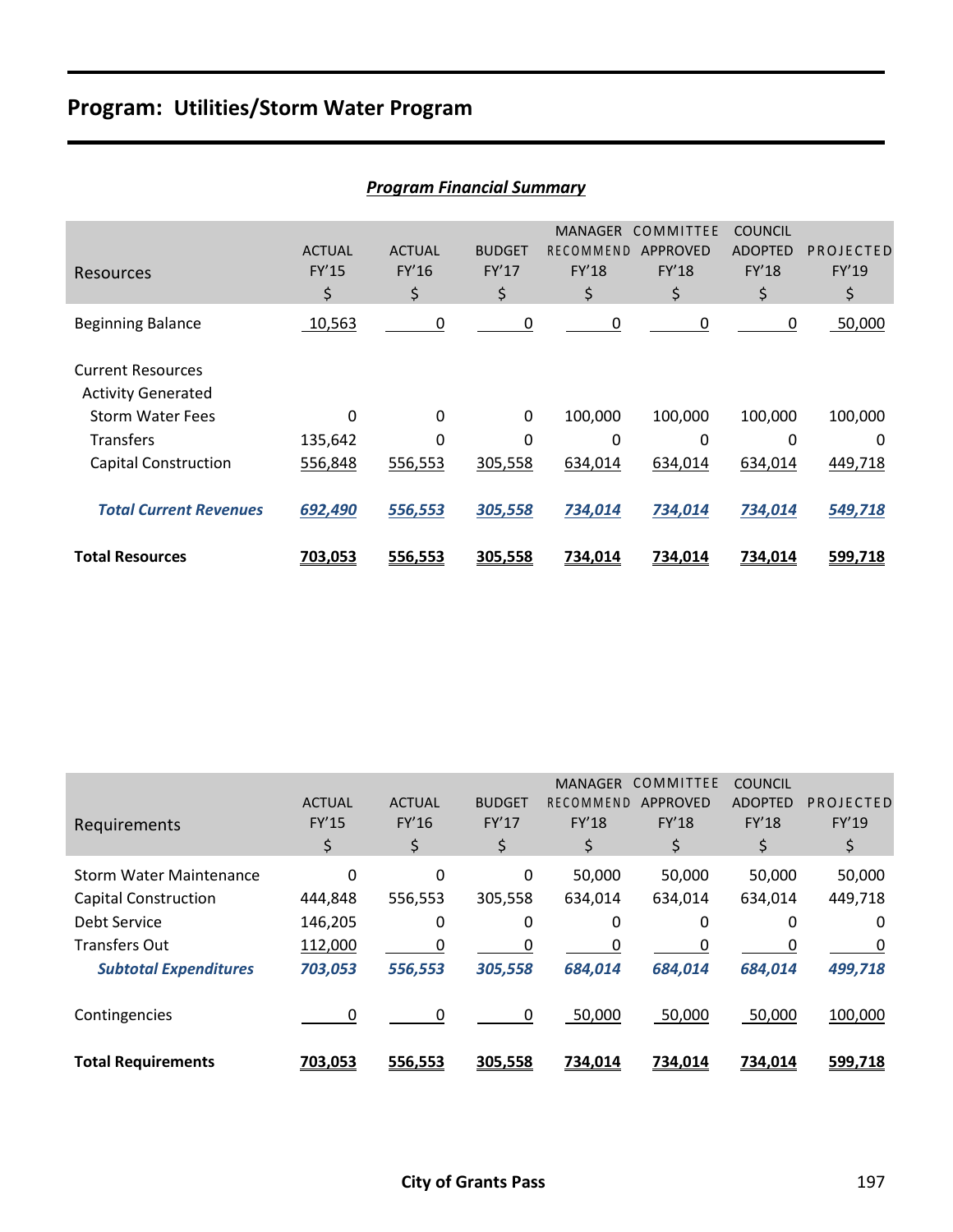### **Program: Utilities/Storm Water – Maintenance Services**

#### *Services Delivered:*

The Storm Water Maintenance activity maintains systems related to the collection, conveyance and water quality issues related to storm water runoff. Maintenance functions include: Street sweeping, repairs, vegetation control, operation of water quality structures, inlets, catch basins, manholes, and underground piping systems.

In preparation of the formation of the Storm Water utility, funds will be transferred from the Transportation budget to cover the street sweeping contract. Street sweeping is an important aspect of ensuring that storm water runoff that reaches our many streams and rivers is clean and debris free.

#### *FY'18 Anticipated Accomplishments & Corresponding Council Goal - Strategic Plan Item:*

#### **Maintain, Operate, and Expand our Infrastructure**

#### **Objective 1: Plan and develop infrastructure**

**Action 9:** Complete Storm Water Management Manual.

 Work on the Storm Water Management Manual is continuing via efforts by an outside consultant.

#### **Objective 5: Ensure storm facility infrastructure needs are met**

**Action 1:** Initiate the preparation of a Storm Water Implementation Plan.

 The subsequent Implementation Plan will be prepared since the Master Plan was completed and adopted by City Council in FY17.

#### **Action 2:** Create and initiate the Storm Water Utility.

 Council will be requested to create and implement the Storm Water Utility, to enable funding to meet the NPDES Municipal Storm Water Permit program requirements.

#### *Budget Highlights:*

The Storm Water Maintenance budget will not show direct expenses until the budget cycle following formal adoption of the Storm Water Utility.

#### *FY'17 Activity Review:*

This will be a new program budget following adoption of the Storm Water Utility. FY'17 storm drainage activities have been provided in the Transportation/Street Operating budget.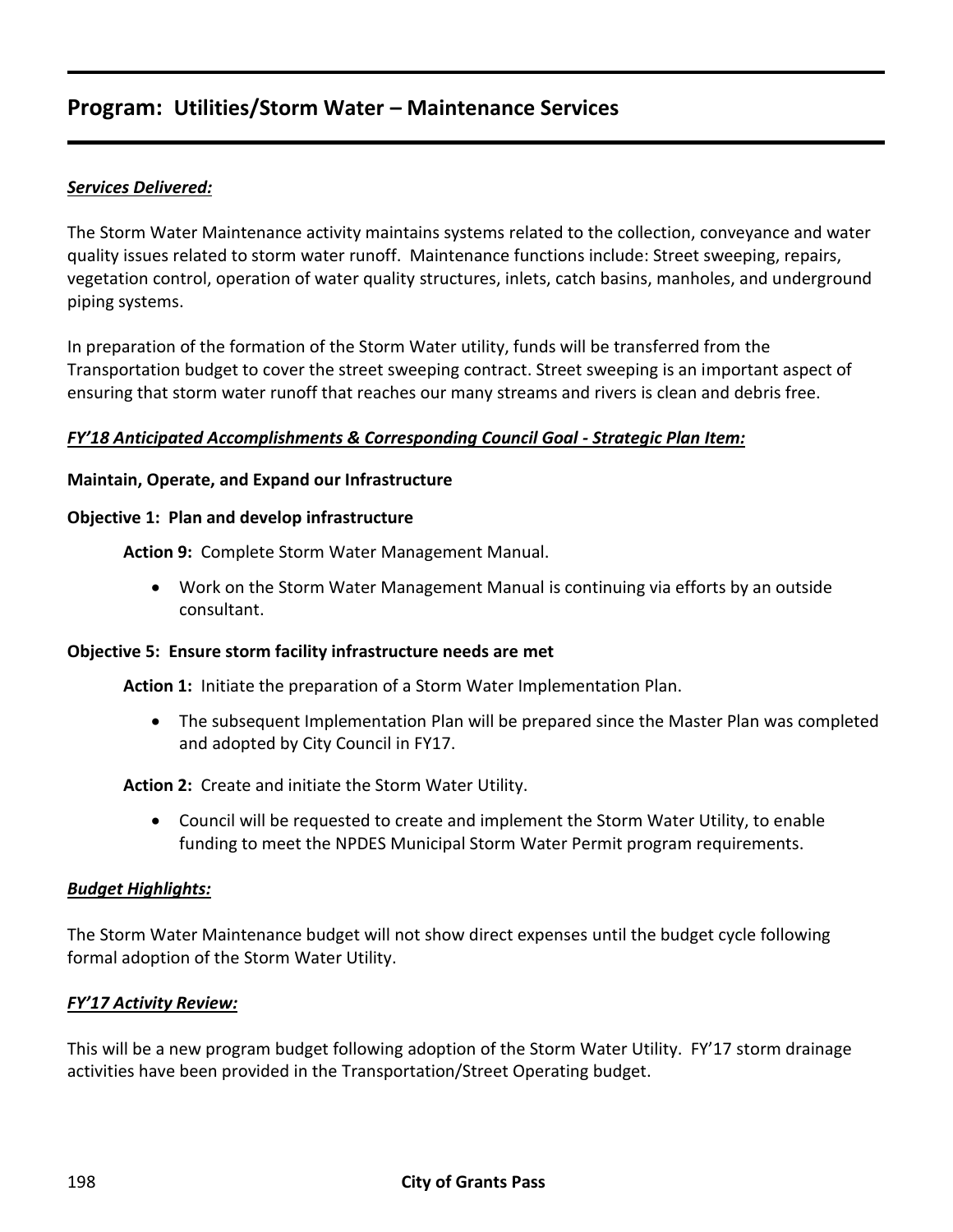## **Program: Utilities/Storm Water – Maintenance Services**

| Requirements                     | <b>ACTUAL</b><br><b>FY'15</b> | <b>ACTUAL</b><br>FY'16 | <b>BUDGET</b><br>FY'17 | RECOMMEND<br><b>FY'18</b> | MANAGER COMMITTEE<br>APPROVED<br><b>FY'18</b> | <b>COUNCIL</b><br><b>ADOPTED</b><br><b>FY'18</b> | PROJECTED<br>FY'19 |  |  |
|----------------------------------|-------------------------------|------------------------|------------------------|---------------------------|-----------------------------------------------|--------------------------------------------------|--------------------|--|--|
| <b>Contractual/Prof Services</b> | $\Omega$                      |                        | 0                      | 50,000                    | 50,000                                        | 50,000                                           | 50,000             |  |  |
| <b>Total Requirements</b>        |                               |                        |                        | 50,000                    | 50,000                                        | 50,000                                           | 50,000             |  |  |

### *Financial Summary*

#### *Personnel*

|                              |               |               |               |                  | MANAGER COMMITTEE | <b>COUNCIL</b> |           |
|------------------------------|---------------|---------------|---------------|------------------|-------------------|----------------|-----------|
|                              | <b>BUDGET</b> | <b>BUDGET</b> | <b>BUDGET</b> | <b>RECOMMEND</b> | APPROVED          | ADOPTED        | PROJECTED |
|                              | <b>FY'15</b>  | FY'16         | FY'17         | <b>FY'18</b>     | <b>FY'18</b>      | <b>FY'18</b>   | FY'19     |
|                              | #             | #             | #             | #                | #                 | #              | #         |
| <b>Public Works Director</b> |               |               |               |                  |                   |                |           |
| From: Water Treatment        | 0.00          | 0.00          | 0.00          | 0.00             | 0.00              | 0.00           | 0.00      |
| <b>Total Positions</b>       | 0.00          | 0.00          | 0.00          | 0.00             | 0.00              | 0.00           | 0.00      |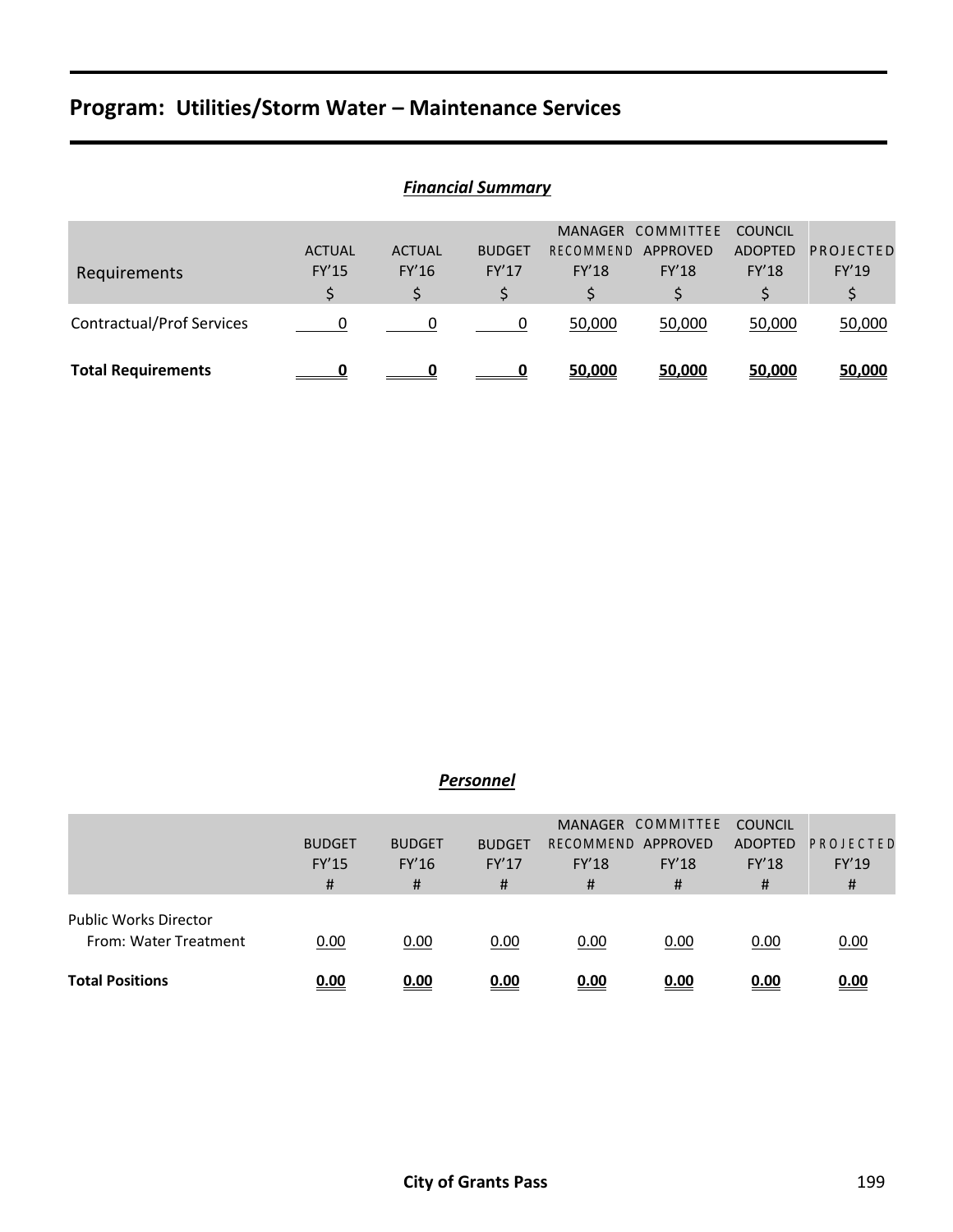## **Program: Utilities/Storm Water – Customer Services**

#### *Services Delivered:*

This activity includes the billing and collection services provided by the Administrative Services Department.

#### *FY'18 Anticipated Accomplishments & Corresponding Council Goal - Strategic Plan Item:*

The Storm Water Utility is expected to be established this Fiscal Year by action of the City Council. Implementation would require Administrative Services to create a new billing and collection system for customers of this Utility.

#### *Budget Highlights:*

There will be significant "Start-up" costs to provide this service, which may exceed the "normal" costs to run and maintain financial support for this program in the future.

#### *Financial Summary*

| <b>Total Requirements</b> |                               |                        |                        |                           |                                               |                                                  |                           |
|---------------------------|-------------------------------|------------------------|------------------------|---------------------------|-----------------------------------------------|--------------------------------------------------|---------------------------|
| <b>Direct Charges</b>     |                               |                        | 0                      | $\Omega$                  |                                               |                                                  |                           |
|                           |                               |                        |                        |                           |                                               |                                                  |                           |
| Requirements              | <b>ACTUAL</b><br><b>FY'15</b> | <b>ACTUAL</b><br>FY'16 | <b>BUDGET</b><br>FY'17 | RECOMMEND<br><b>FY'18</b> | MANAGER COMMITTEE<br>APPROVED<br><b>FY'18</b> | <b>COUNCIL</b><br><b>ADOPTED</b><br><b>FY'18</b> | <b>PROJECTED</b><br>FY'19 |
|                           |                               |                        |                        |                           |                                               |                                                  |                           |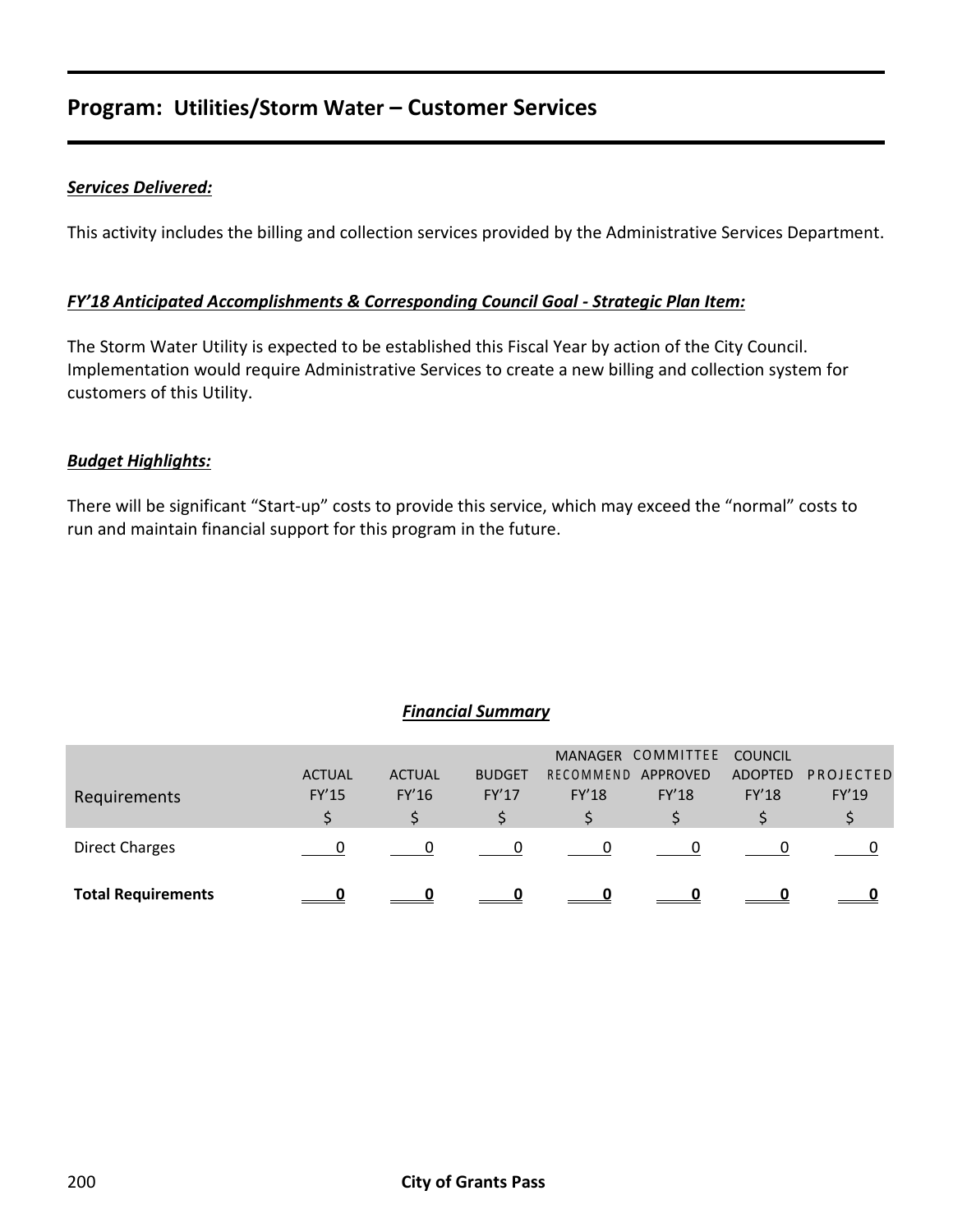## **Program: Utilities/Storm Water – General Program Operations**

#### *Services Delivered:*

This activity accounts for expense that is not directly allocated to any single storm drain activity. The contingency is appropriated in this activity, along with transfers to capital projects, payment of administrative costs, and ending fund balances.

#### *FY'18 Anticipated Accomplishments & Corresponding Council Goal - Strategic Plan Item:*

No activity is expected this year.

#### *Financial Summary*

| Requirements                 | <b>ACTUAL</b><br>FY'15<br>\$ | <b>ACTUAL</b><br>FY'16<br>\$ | <b>BUDGET</b><br>FY'17<br>\$ | <b>MANAGER</b><br>RECOMMEND<br>FY'18<br>\$ | COMMITTEE<br>APPROVED<br><b>FY'18</b><br>\$ | <b>COUNCIL</b><br><b>ADOPTED</b><br>FY'18<br>\$ | PROJECTED<br>FY'19<br>\$ |
|------------------------------|------------------------------|------------------------------|------------------------------|--------------------------------------------|---------------------------------------------|-------------------------------------------------|--------------------------|
| Debt Service                 | 146,205                      | 0                            | 0                            | 0                                          | 0                                           | 0                                               |                          |
| <b>Subtotal Expenditures</b> | 146,205                      | 0                            | 0                            | 0                                          | 0                                           | 0                                               |                          |
| Contingencies                | 0                            | $\Omega$                     | 0                            | 50,000                                     | 50,000                                      | 50,000                                          | 100,000                  |
| <b>Total Requirements</b>    | 146,205                      | Ω                            | O                            | 50,000                                     | 50,000                                      | 50,000                                          | 100,000                  |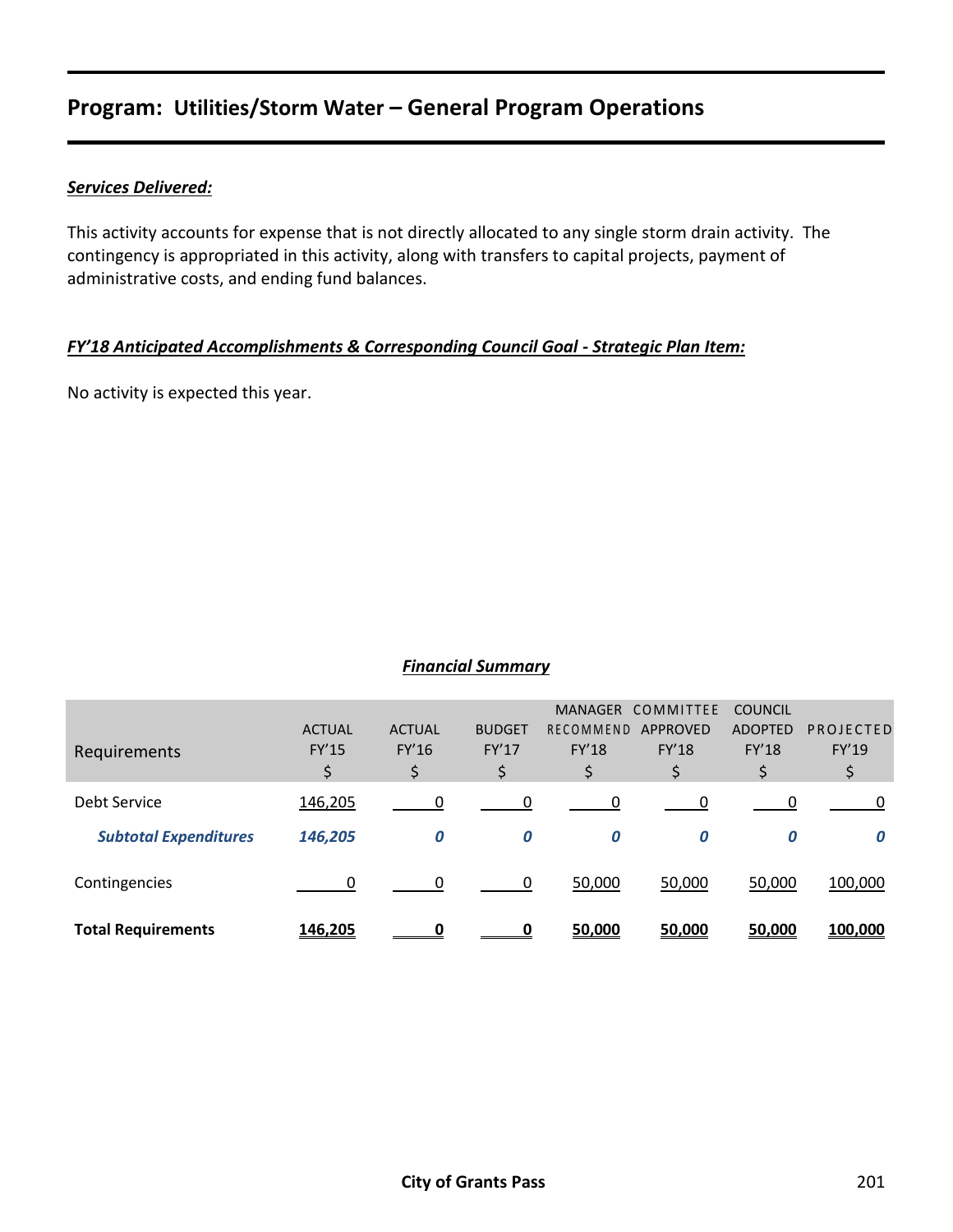#### *Services Delivered:*

Storm Water and Open Space systems are required infrastructure to protect our community against flooding, assure the quality of water returned to the Rogue River and allow managed growth. The Storm Water and Open Space SDC is an incurred charge for the planning, acquisition and capital development of facilities to accommodate and control storm water runoff. This is a program to protect the capacity for current and future users of this system.

The capital improvement plan required by state law as the basis for expending revenues from the improvement fees portion of the Storm Water and Open Space System Development Charge; shall include the update to the Storm Water and Open Space Master Plan and implementation of the Storm Water Management program. The General Fund will also contribute funds to allow for the implementation of the Rogue Basin Total Maximum Daily Load & Water Quality Management Plan (TMDL), as directed by the Oregon Department of Environmental Quality.

Implemented by Council action in February of 2004, two distinct SDC fees were adopted. The Storm Water and Open Space Master Plan fee charged to all new developments is now \$487 per development. These monies will be used to pay for the planning, acquisition, and capital development of facilities to accommodate and control storm water runoff, directly associated open space, and water quality control facilities to clean surface water runoff prior to natural surface water conveyances. The second SDC fee is being collected for storm water construction in the Sand Creek sub-basin area, and the charge is currently \$0.33 per square foot of lot area. Both of these charges will be collected at the time of the building or development permit, until a new Storm Water Utility and System Development Charge is adopted by the City Council.

#### *FY'18 Anticipated Accomplishments & Corresponding Council Goal - Strategic Plan Item:*

#### **Maintain, Operate, and Expand our Infrastructure to Meet Community Needs**

#### **Objective 5: Ensure storm facility infrastructure needs are met**

**Action 1:** Initiate the preparation of a Storm Water Implementation Plan.

• Initiation of the Storm Water Implementation Plan will begin after the establishment of the Storm Water Utility.

**Action 2:** Create and initiate the Storm Water Utility.

The Storm Water Utility will be established after the rate study in FY'17.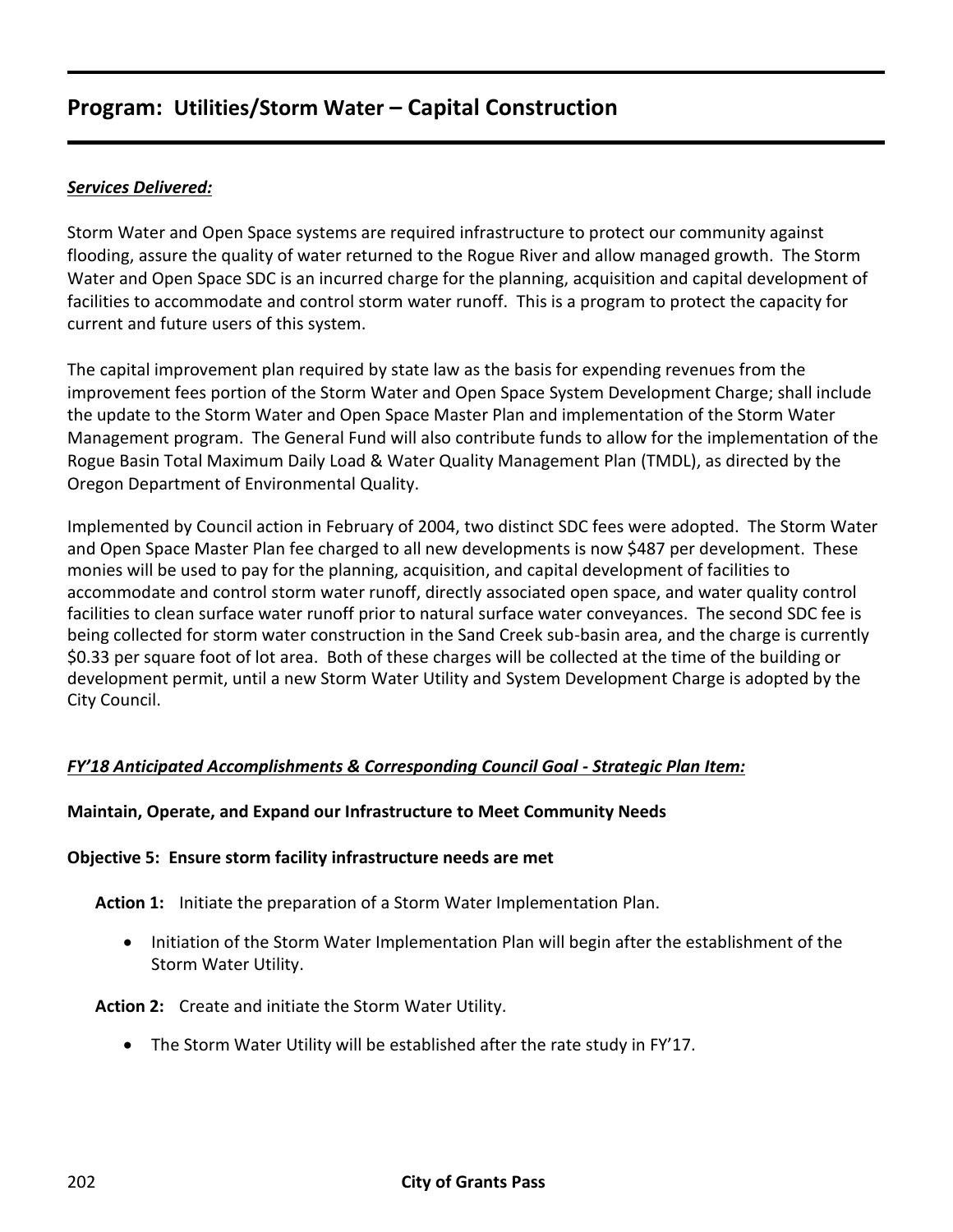#### *Budget Highlights:*

The project listing shows resources across the columns. Columns show the "Actual resources through FY'16"; the re-assessed resource needs of projects using current data for the "Revised FY'17" column, guiding our "Adopted FY'18" and resources estimated "Through FY'18". We have "Future Years" and "Total Project" columns for each project. Refer to the Capital Budget Book for more information on individual projects.

The individual project pages describe the project, the need, future and ongoing costs, and the total project cost. The tables show when and where the money is budgeted to come from, and the expenses incurred and budgeted to incur through completion.

#### *FY'17 Activity Review:*

- Continued implementation of the TMDL Plan.
- Completed and adopted the Stormwater Master Plan.
- Started work on the Stormwater Management Manual.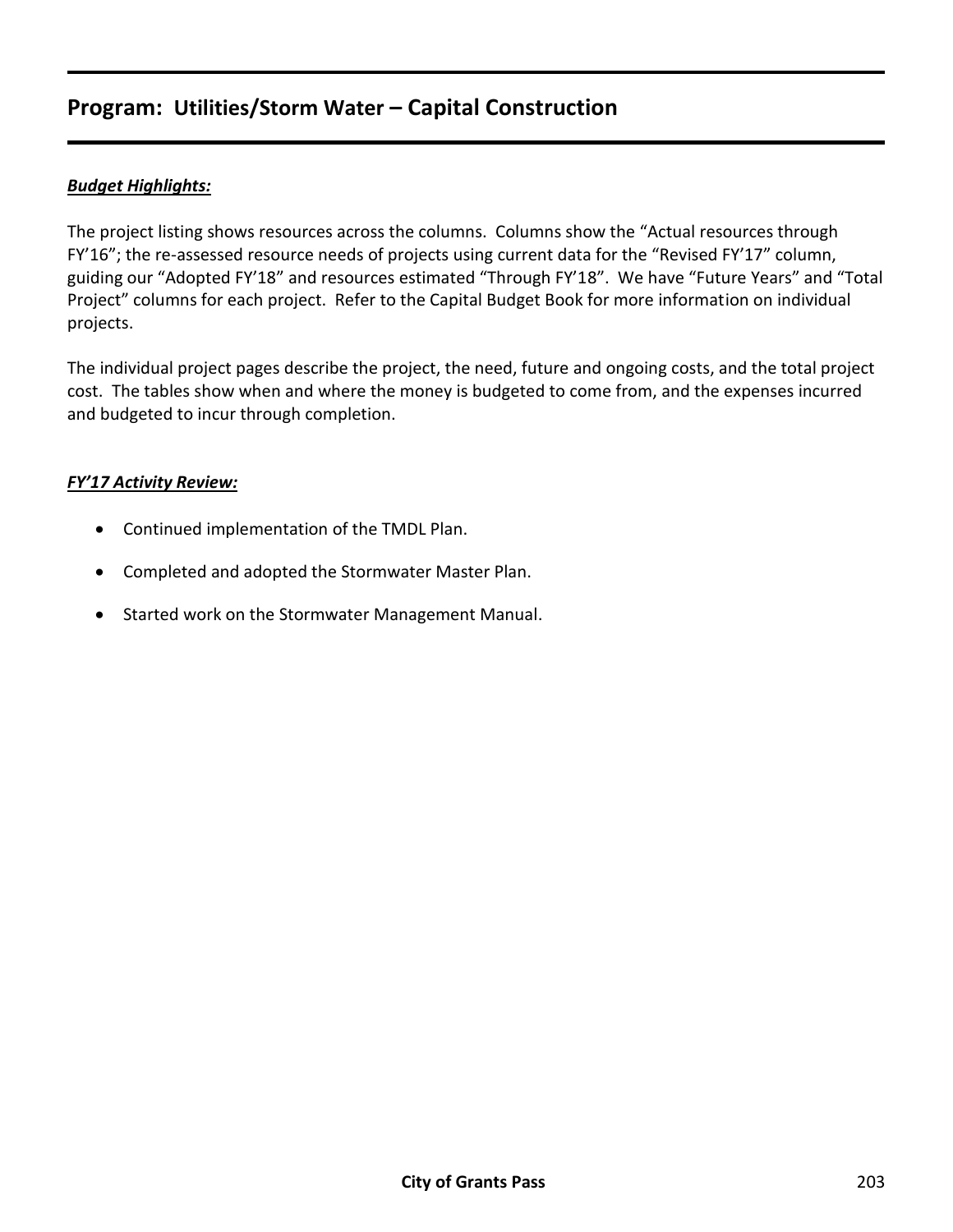#### *ACTIVE CAPITAL PROJECT RESOURCES*

|                     |                                      | <b>Actual</b><br><b>Through</b><br><b>FY'16</b> | <b>Estimated</b><br><b>FY'17</b> | Adopted<br><b>FY'18</b> | <b>Total</b><br><b>Through</b><br><b>FY'18</b> | <b>Future</b><br>Years | <b>Total</b><br>Project |
|---------------------|--------------------------------------|-------------------------------------------------|----------------------------------|-------------------------|------------------------------------------------|------------------------|-------------------------|
| DO0000              | Miscellaneous Projects - (648)       | 106,406                                         | (40,000)                         | 0                       | 66,406                                         | 0                      | 66,406                  |
| DO6071              | <b>TMDL Plan Implementation</b>      | 180,000                                         | 15,000                           | 15,000                  | 210,000                                        | 105,000                | 315,000                 |
| DO6319              | Storm Water Utility & SDC Study      | 0                                               | 45,000                           | 15,000                  | 60,000                                         | 0                      | 60,000                  |
| DO6320              | Storm Water Management Manual        | 0                                               | 50,000                           | 0                       | 50,000                                         | 0                      | 50,000                  |
| DO6321              | <b>General Engineering Services</b>  | 0                                               | 10,000                           | 10,000                  | 20,000                                         | 0                      | 20,000                  |
| <b>NEW PROJECTS</b> |                                      |                                                 |                                  |                         |                                                |                        |                         |
| DO6336              | Detention Pond Maint./Upgrades       | 0                                               | 0                                | 25,000                  | 25,000                                         | 0                      | 0                       |
| DO6337              | Schroeder Lane North SD              | 0                                               | 0                                | 125,000                 | 125,000                                        | 875,000                | 1,000,000               |
|                     | <b>Total Projects</b>                | 286,406                                         | <u>80,000</u>                    | 190,000                 | 556,406                                        | <u>980,000</u>         | 1,511,406               |
|                     | <b>Storm Water SDC Funds</b>         |                                                 |                                  |                         |                                                |                        |                         |
|                     | Miscellaneous Projects - SDC's (642) | 843,768                                         | 129,070                          | (17, 300)               | 955,538                                        | (690, 800)             | 264,738                 |
|                     | Miscellaneous Projects - AFD's (645) | 0                                               | 0                                | 0                       | $\Omega$                                       | 0                      | 0                       |
|                     | <b>Total Miscellaneous Funds</b>     | 843,768                                         | 129,070                          | (17, 300)               | 955,538                                        | (690, 800)             | 264,738                 |

#### *CLOSED OR CANCELLED CAPITAL PROJECT RESOURCES*

| DO6169 | Stormwater Plan Update                 | 395,000   | 30.000  |         | 425.000        |         | 425,000   |
|--------|----------------------------------------|-----------|---------|---------|----------------|---------|-----------|
|        | <b>Total Closed Projects</b>           | 395.000   | 30,000  |         | <u>425,000</u> |         | 425.000   |
|        | <b>Grand Total - Storm Water Funds</b> | 1,525,174 | 239,070 | 172,700 | 1,936,944      | 289,200 | 2,201,144 |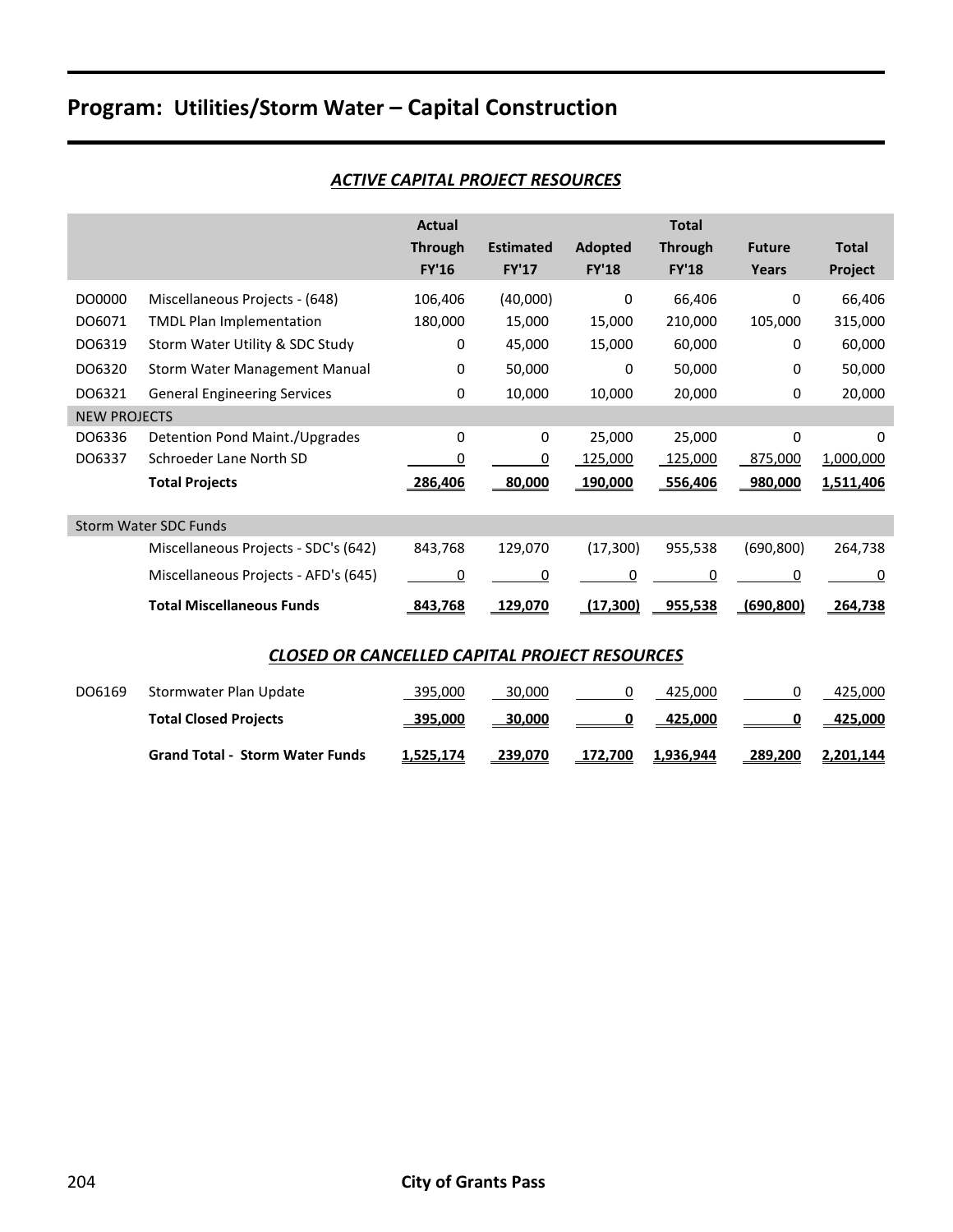|                     |                                            | <b>Adopted</b><br><b>FY'18</b><br><b>Beginning</b><br>Fund<br><b>Balance</b> | Adopted<br><b>FY'18</b><br>Revenue | Adopted<br><b>FY'18</b><br><b>Capital</b><br>Outlay | Adopted<br><b>FY'18</b><br><b>Transfers</b><br>Out | <b>Adopted</b><br><b>FY'18</b><br>Appropriated<br>Fund<br><b>Balance</b> |
|---------------------|--------------------------------------------|------------------------------------------------------------------------------|------------------------------------|-----------------------------------------------------|----------------------------------------------------|--------------------------------------------------------------------------|
| DO0000              | Miscellaneous Projects - 648               | 6,483                                                                        | $\mathbf 0$                        | 0                                                   | $\Omega$                                           | 6,483                                                                    |
| DO6071              | <b>TMDL Plan Implementation</b>            | 84,996                                                                       | 15,000                             | 99,996                                              | $\mathbf{0}$                                       | 0                                                                        |
| DO6319              | Storm Water Utility & SDC Study            | 0                                                                            | 15,000                             | 15,000                                              | 0                                                  | 0                                                                        |
| DO6320              | Storm Water Management Manual              | 25,000                                                                       | 0                                  | 25,000                                              | 0                                                  | 0                                                                        |
| DO6321              | <b>General Engineering Services</b>        | 7,000                                                                        | 10,000                             | 17,000                                              | 0                                                  | 0                                                                        |
| <b>NEW PROJECTS</b> |                                            |                                                                              |                                    |                                                     |                                                    |                                                                          |
| DO6336              | Detention Pond Maint./Upgrades             | 0                                                                            | 25,000                             | 25,000                                              | 0                                                  | 0                                                                        |
| DO6337              | Schroeder Lane North SD                    |                                                                              | 125,000                            | 125,000                                             | 0                                                  |                                                                          |
|                     | <b>Total Projects</b>                      | 123,479                                                                      | 190,000                            | 306,996                                             |                                                    | 6.483                                                                    |
|                     | <b>Storm Water SDC Funds</b>               |                                                                              |                                    |                                                     |                                                    |                                                                          |
|                     | Miscellaneous Projects - SDC's 642         | 337,836                                                                      | (17, 300)                          | 0                                                   | 0                                                  | 320,536                                                                  |
|                     | Miscellaneous Projects - AFD's 645         | 0                                                                            | 0                                  | 0                                                   | 0                                                  | 0                                                                        |
|                     | <b>Total Miscellaneous Funds</b>           | 337,836                                                                      | (17, 300)                          | 0                                                   | 0                                                  | 320,536                                                                  |
|                     | <b>Grand Total - All Storm Water Funds</b> | 461,315                                                                      | 172,700                            | 306,996                                             | 0                                                  | 327,019                                                                  |

#### *ACTIVE CAPITAL PROJECT SUMMARIES FOR FY'18*

This is a summary sheet of all the Capital Projects that are discussed in detail in the Capital Budget Book.